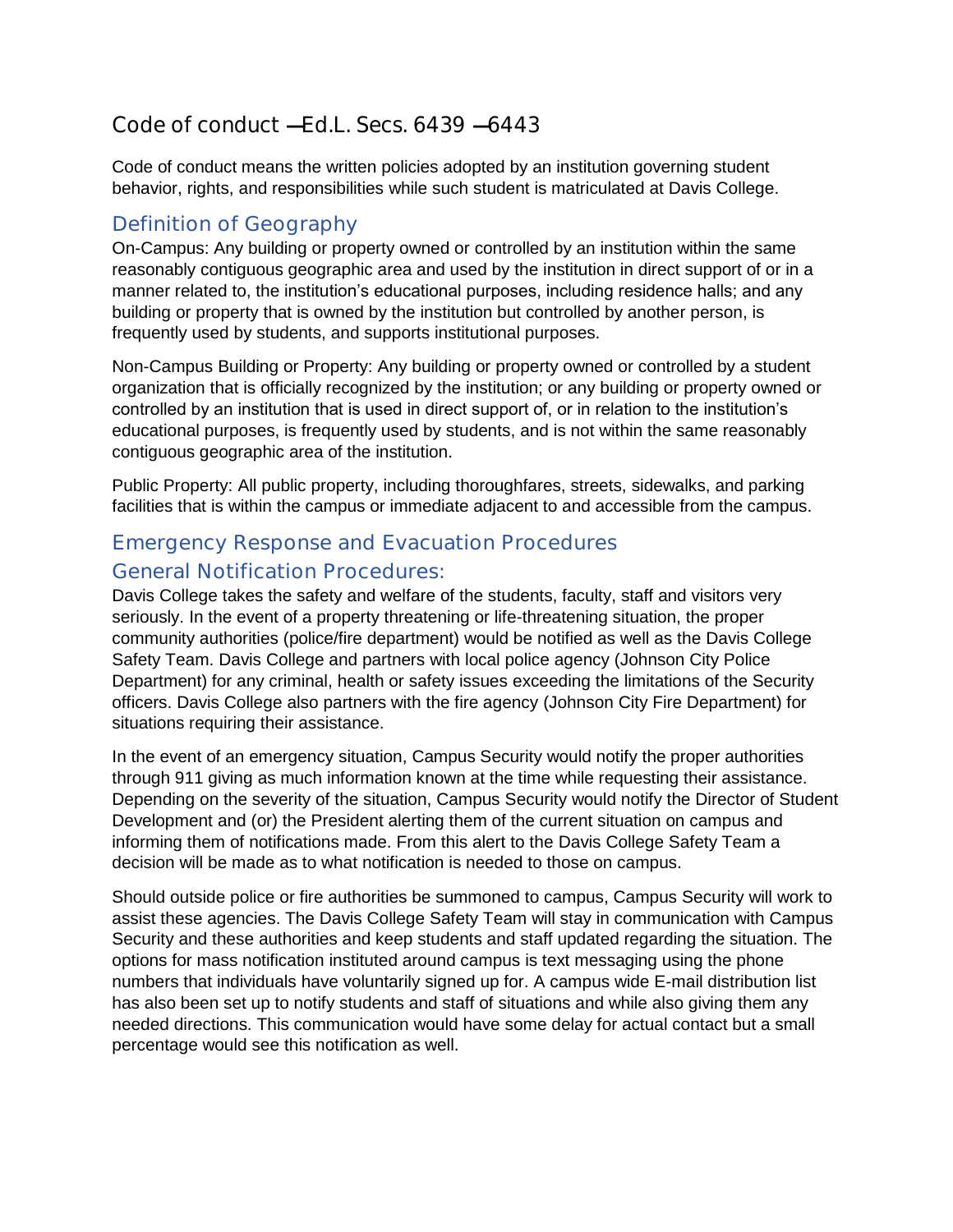Once the authorities are on campus, Campus Security will work to assist these agencies. The Davis College Safety Team will stay in communication with Campus Security and these authorities to put out internal as well as external communications as needed.

### Campus Security and Access

Main Campus: During business hours, the College (excluding residence halls) will be open to students, parents, employees, contractors, guests and invitees. During non-business hours access to the College facilities is by key, if issued, or by swipe card. Contractors are required to check-in to the Campus Security Booth at the main entrance of campus.

- Dorms: Chatlos and Patterson halls are secured 24 hours a day. Some residence halls are accessed by key only and others by swipe card only.
- Clements Hall: Clements Hall is only accessible with swipe card and code access.
- Mason Hall: Mason Hal is only accessible by code access.
- Phillips Hall: Phillips Hall is only accessible by key or code access.

### Security Maintenance

Facilities and landscaping are maintained in a manner that minimizes hazardous conditions. Davis College Campus Security regularly patrols the main campus and Chrisfield Campus reports malfunctioning lights and other unsafe conditions to facilities management for repair. Other members of the campus should promptly report equipment problems to Facilities Management.

Access to the campus facilities is available during the day but facilities are locked at night. The normal business hours of the campus are 8:30 AM to 4:30 PM. There are campus security officers making rounds on the Campus, securing all facilities, and they are also available for any security needs that may arise.

Policies regarding procedures to report crimes committed on campus, criminal actions or other emergencies and institution's response to such, in compliance with the Federal Bureau of Investigation's Uniform Crime Reporting System as amended by the Hate Crime Statistics Act and Title II of Public Law 101-542, as amended, in the Crime Awareness and Campus Security, Davis College annually prepares, publishes, and distributes any information to all current students and employees, and to any applicant for enrollment or employment, upon request.

Davis College provides a Student Life Coordinator for each. Student Life Coordinators collect information regarding criminal conduct or emergencies and present this information to Campus Security for necessary action.

# Violence Against Women Reauthorization Act of 2013

Davis College prohibits the offenses of sexual harassment, domestic violence, dating violence, sexual assault and stalking (those terms are defined on pages 14 through 18) and reaffirms its commitment to maintaining a campus environment that emphasizes the dignity and worth of all members of the college community. Toward that end, Davis College issues this statement of policy to inform the campus community of our programs to address domestic violence, dating violence, sexual assault and stalking as well as the procedures for institutional disciplinary action in cases of alleged dating violence, domestic violence, sexual assault, or stalking, which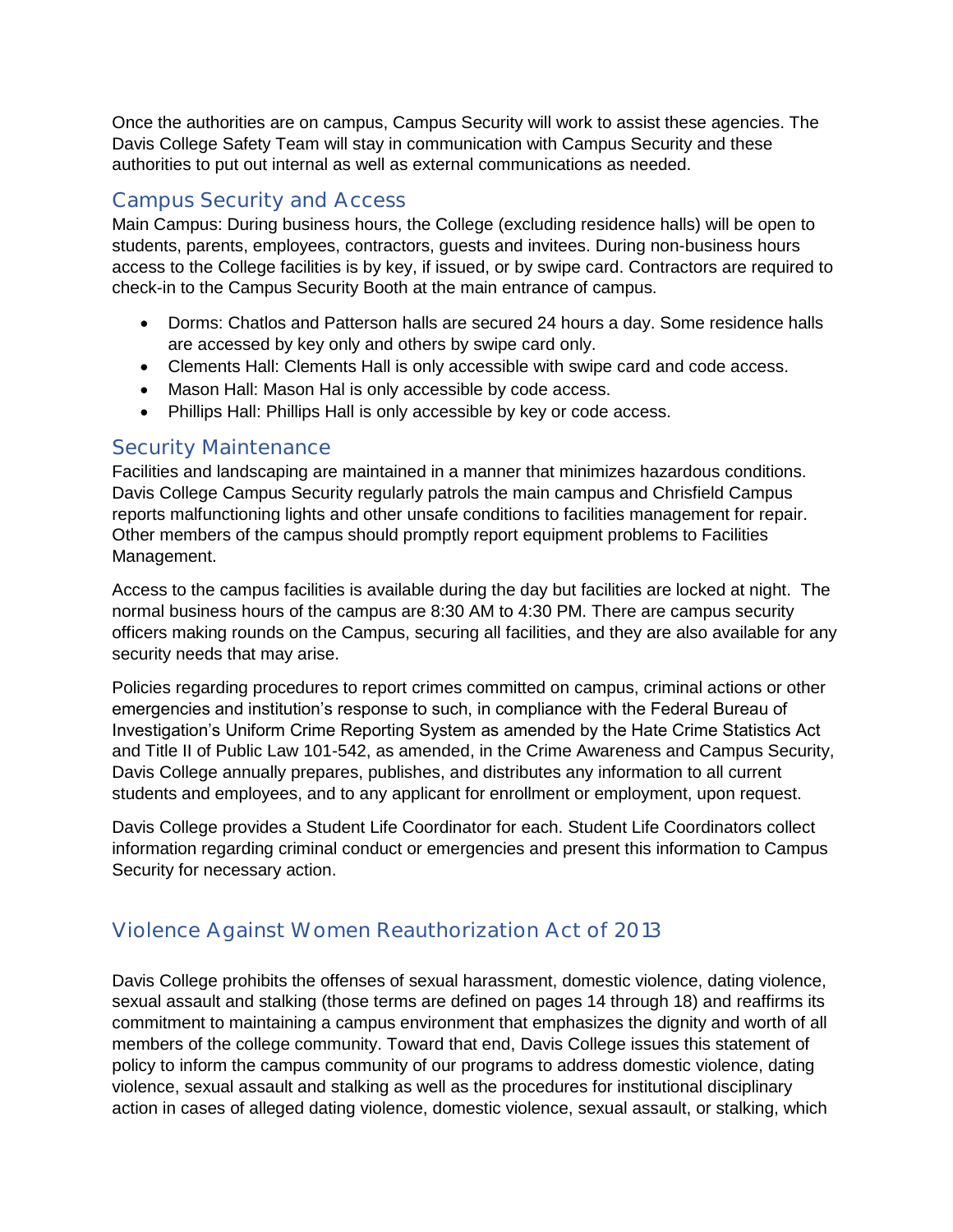will be followed regardless of whether the incident occurs on or off campus when it is reported to a College official.

Davis College does not discriminate on the basis of sex in its educational programs and sexual harassment and sexual violence are types of sex discrimination. Other acts can also be forms of sex-based discrimination and are also prohibited by Davis College as well as federal law whether sexually based or not and include dating violence, domestic violence, and stalking. Because you are reporting a possible form of sex-based discrimination, Davis College wants to inform you of our policy and procedures that address sexual assault, domestic violence, dating violence, and stalking, whether the incident occurs on or off campus as well as your rights and Davis College's responsibilities.

As a complainant of sexual assault, dating violence, domestic violence or stalking, you will receive a written explanation of your rights and options. Davis College has procedures in place that serve to be sensitive to those who report sexual assault, domestic violence, dating violence, and stalking. These procedures are explained in "Title IX Policy" and include information on your right to file criminal charges as well as the availability of medical, counseling and support services. We also offer additional remedies to prevent contact between a complainant and an accused party, such as temporary or permanent changes in housing, academic, transportation and working conditions, if reasonably available. The Title IX policy also addresses possible sanctions and interim and/or long-term protective measures that Davis College may impose following a report through the final determination of our discipline process. If you would like more information than is contained in this handout regarding any process or procedure, or if you'd like to make a report, ask questions about the Title IX policy, or need to request an accommodation to your living or working arrangements regardless of whether or not you chose to report the crime to law enforcement, or Campus Security, contact the Director of Student Development, Health Services or the Title IX Coordinator.

## Title IX

Title IX of the Education Amendments Act of 1972 prohibits discrimination on the basis of sex in education programs or activities by recipients of federal financial assistance. All sexual misconduct complaints and grievances made under Title IX, including allegations of sexual violence, will be handled under this Policy.

# Title IX Coordinator

The College's Title IX Coordinator is the Director of Student Development, who can be reached by calling 670-729-1581 ext. 311, or by emailing npost@davisny.edu. The Title IX Coordinator is:

- Responsible for oversight of the investigation and resolution of all reports of sexual harassment, including sexual assault;
- Knowledgeable and trained in relevant state and federal laws and the College's policies and procedures; Available to advise any individual, including a complainant, a respondent, or a third party, about the courses of action available at the College, both informally and formally, and the courses of action available externally, including reports to law enforcement;
- Available to provide assistance to any College community member regarding how to respond appropriately to reports of sexual assault and harassment;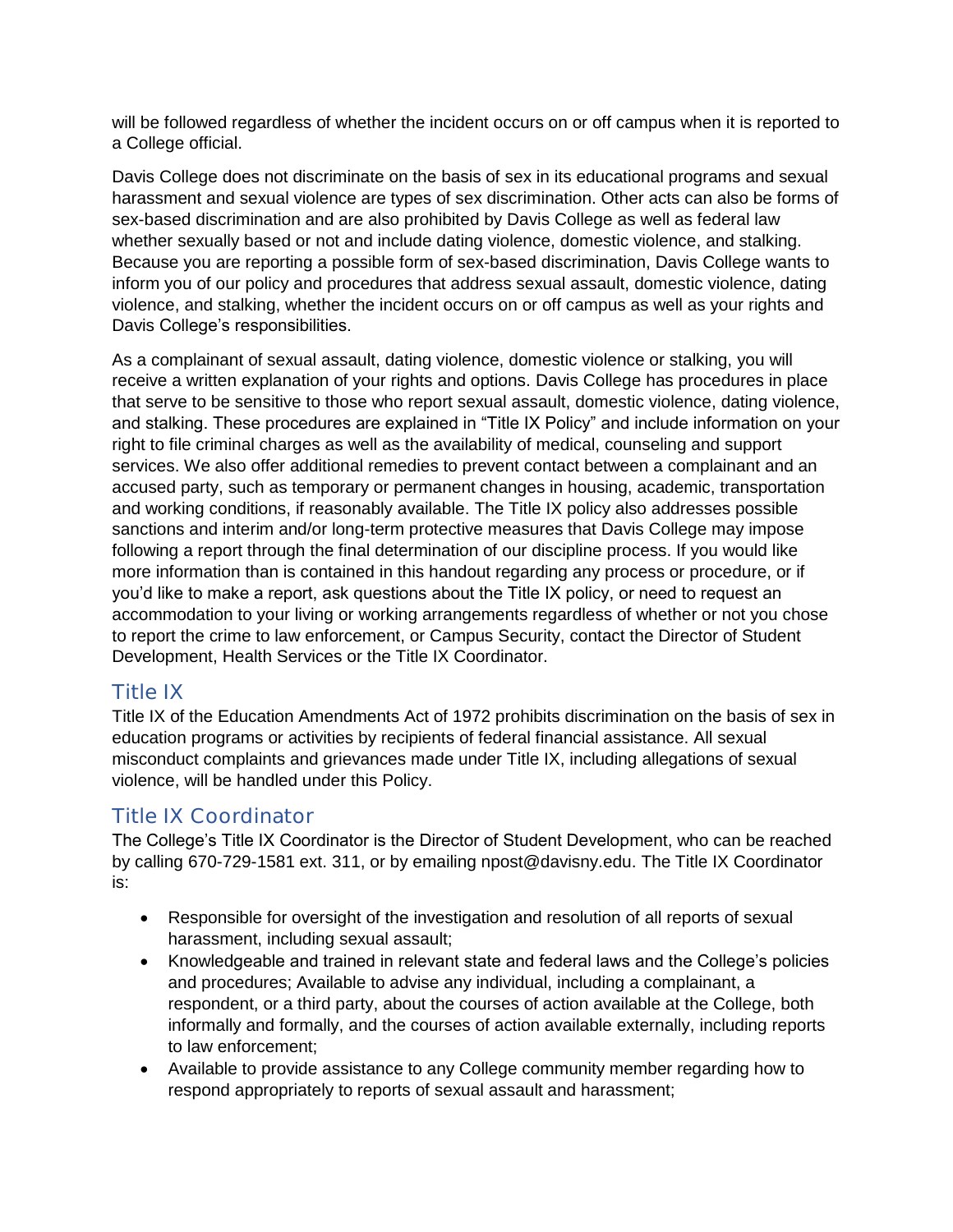- Responsible for monitoring full compliance with all requirements and timelines specified in the complaint procedures; and
- Responsible for compiling required reports.

### **Definitions**

### **Bystander**

Means a person who observes a crime, impending crime, conflict, potentially violent or violent behavior, or conduct that is in violation of rules or policies of Davis College.

The result must include any sanctions imposed by the institution. Notwithstanding section 444 of the General Education Provisions Act (20 U.S.C. 1232g), commonly referred to as the Family Educational Rights and Privacy Act (FERPA), the result must also include the rationale for the result and sanctions.

### Bystander Intervention

Bystanders play a critical role in the prevention of sexual and relationship violence. They are not directly involved but have the choice to intervene, speak up, or do something about it.

What can Bystanders do to make a difference here at Davis College?

- Believe someone who tells you they have been sexually assaulted, are in an abusive relationship or are experiencing stalking or cyberstalking.
- Watch out for your friends and classmates -- if you come across someone who looks like they are in trouble, check in with them and make sure they are ok. If you see a friend doing something sketchy -- say something.
- Intervene-when you see something you are uncomfortable with involving another person, or someone is trying to take advantage of another person, step in and take preventative action. IF you need further assistance, contact Campus Safety. If off campus, contact 911.
- Speak up -- if someone says something offensive, derogatory, racist or abusive, let them know that this behavior is wrong and not acceptable. Don't laugh at racist, sexist or homophobic jokes. How to protect yourself from being a victim
- Program Campus Safety number 607-729-1581 ext. 411 into your speed dial in case of an emergency
- Be cautious and alert
- Do not walk or run alone, use the "buddy" system
- Do not give out personal information such as your phone number, or address to someone you don't know or are newly acquainted with
- Be aware of your surroundings when you are walking across campus, to and from your vehicle, and in remote areas
- Do not meet up with someone in a remote location
- Know where the Blue Light boxes are located on campus for urgent Campus Safety assistance
- If you live on campus, do not prop residence hall entrance doors open
- Avoid using drugs or alcohol
- When you go to a social gathering, go with a group of friends. Don't leave your drink unattended.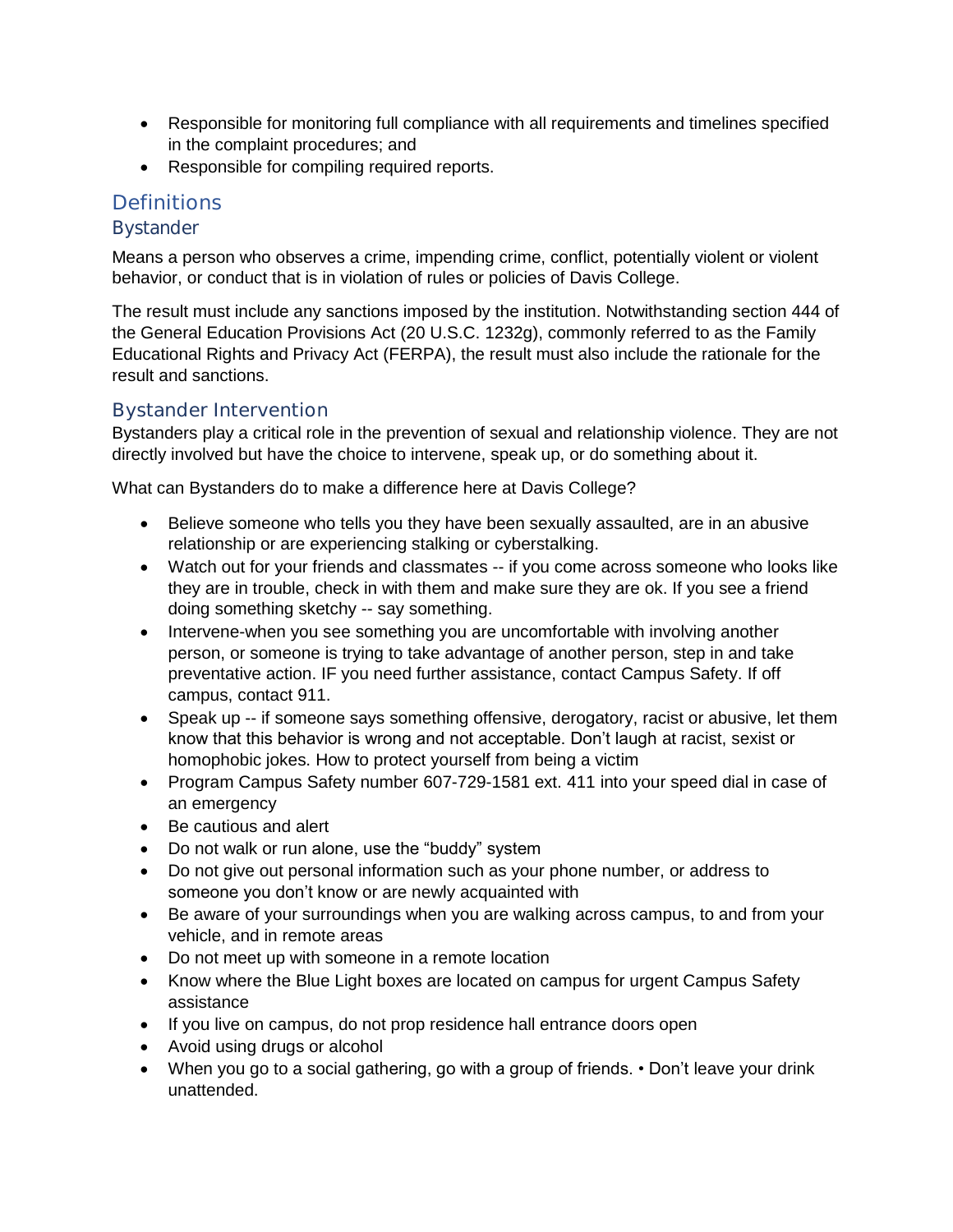- Don't except drinks that are already open, or from people you don't know or trust.
- Watch out for friends and vice versa.
- If you suspect a friend has been drugged, contact Campus Safety. If off campus, contact law enforcement by calling 911.

### Confidentiality

May be offered by an individual who is not required by law to report know incidents of sexual assault or other crimes to institution officials, in a manner consistent with state and federal law, including but not limited to 20 U.S. C. 1092(f) and 20 U.S.C. 1681(a). Licensed mental health counselors, medical providers and pastoral counselors are examples of institution employees who may offer confidentiality.

### **Privacy**

May be offered by an individual when such individual is unable to offer confidentiality under the law but shall still not disclose information learned from a reporting individual or bystander to a crime or incident more than necessary to comply with this and other applicable laws, including informing appropriate institution officials.

### Accused

Means a person accused of a violation who has not yet entered Davis College's conduct process.

### Respondent

Means a person accused of a violation ho has entered Davis College's conduct process.

#### Sexual Activity

Sexual activity has the same meaning as "sexual act" and "sexual contact" as provided in 18 U.S.C.2246(2) and 18 U.S.C. 2246(3).

Sexual act means:

- contact between the penis and the vulva or the penis and the anus, and for purposes of this subparagraph contact involving the penis occurs upon penetration, however slight;
- contact between the mouth and the penis, the mouth and the vulva, or the mouth and the anus;
- the penetration, however slight, of the anal or genital opening of another by a hand or finger or by any object, with an intent to abuse, humiliate, harass, degrade, or arouse or gratify the sexual desire of any person; or
- the intentional touching, not through the clothing, of the genitalia of another person who has not attained the age of 16 years with an intent to abuse, humiliate, harass, degrade, or arouse or gratify the sexual desire of any person;

Sexual contact means:

• "the intentional touching, either directly or through the clothing, of the genitalia, anus groin, breast, inner thigh, or buttocks of any person with an intent to abuse, humiliate, harass, degrade, or arouse or gratify the sexual desire of any person."

### Domestic Violence

Domestic Violence: a felony or misdemeanor crime of violence committed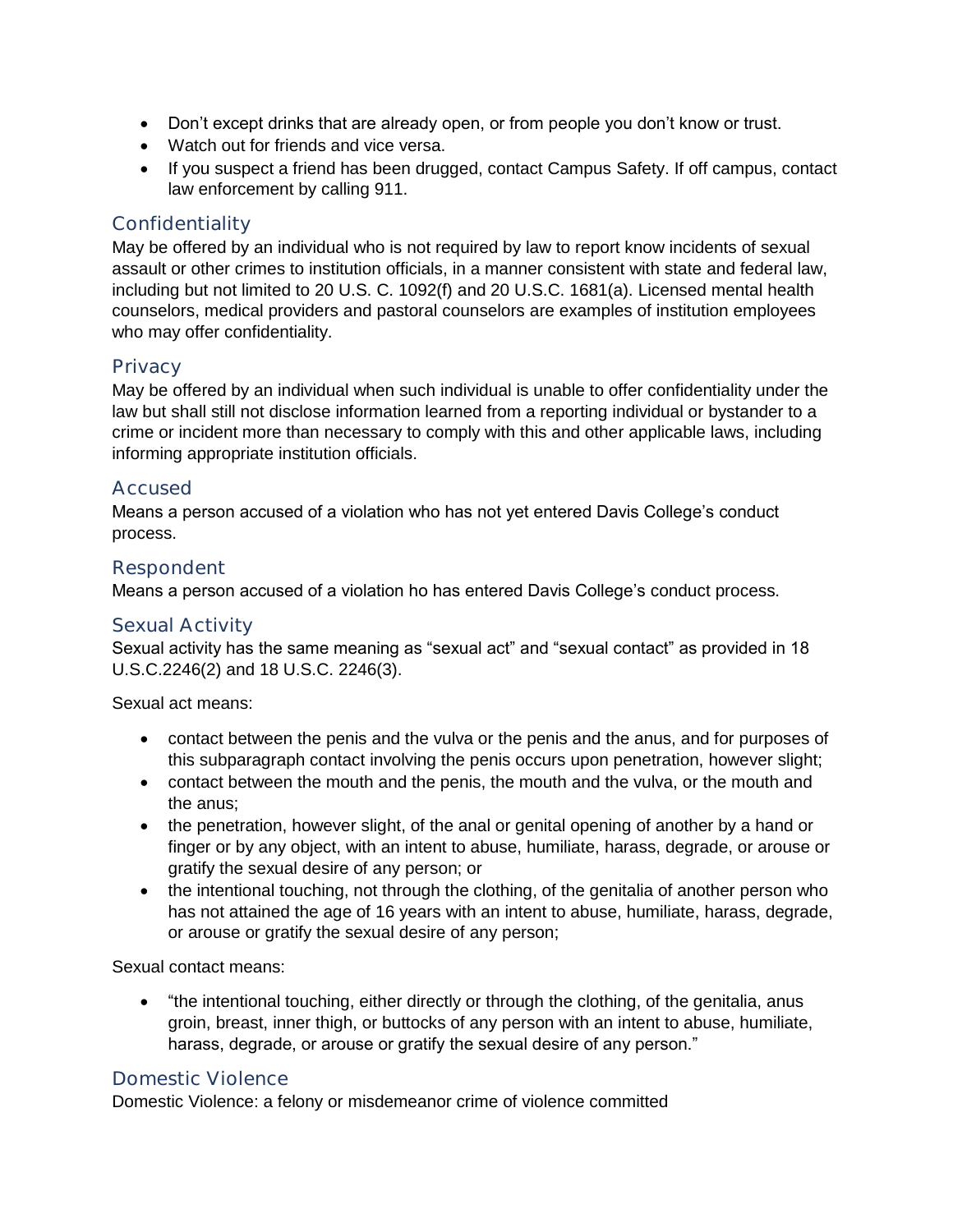by a current or former spouse or intimate partner of the victim;

- by a person with whom the victim shares a child in common;
- by a person who is cohabiting with, or has cohabited with, the victim as a spouse or intimate partner;
- by a person similarly situated to a spouse of the victim under the domestic or family violence laws of the jurisdiction in which the crime of violence occurred; or
- by any other person against an adult or youth victim who is protected from that person's acts under the domestic or family violence laws of the jurisdiction in which the crime of violence occurred.

For the purposes of complying with the requirements of this section and sub section 668.41, any incident meeting this definition is considered a crime for the purposes of Clery Act reporting.

### Dating Violence

Dating Violence: violence committed by a person who is or has been in a social relationship of a romantic or intimate nature with the victim. The existence of such a relationship shall be determined based on the reporting party's statement and with consideration of the length of the relationship, the type of relationship, and the frequency of interaction between the persons involved in the relationship.

For the purposes of this definition: Dating violence includes, but is not limited to, sexual or physical abuse or the threat of such abuse. Dating violence does not include acts covered under the definition of domestic violence.

For the purposes of complying with the requirements of this section and sub section 668.41, any incident meeting this definition is considered a crime for the purposes of Clery Act reporting.

### **Stalking**

Stalking: engaging in a course of conduct directed at a specific person that would cause a reasonable person to fear for the person's safety or the safety of others; or suffer substantial emotional distress.

For the purpose of this definition: Course of conduct means two or more acts, including but not limited to, acts in which the stalker directly, indirectly or through third parties, by any action, method, device, or means follows, monitors, observes, surveils, threatens, or communicates to or about, a person, or interferes with a person's property.

Reasonable person means a reasonable person under similar circumstances and with similar identities to the victim.

• **Stalking in the Fourth Degree:** When a person intentionally, and for not legitimate purpose, engages in a course of conduct directed at a specific person, and knows or reasonably should know that such conduct (1) is likely to cause reasonable fear of material harm to the physical health, safety or property of such person, a member of such person's immediate family or a third party with whom such person is acquainted; or (2) causes material harm to the mental or emotional health of such person, where such conduct consists of following, telephoning or initiating communication or contact with such person, a member of such person's immediate family or a third party with whom such person is acquainted, and the actor was previously clearly informed to cease that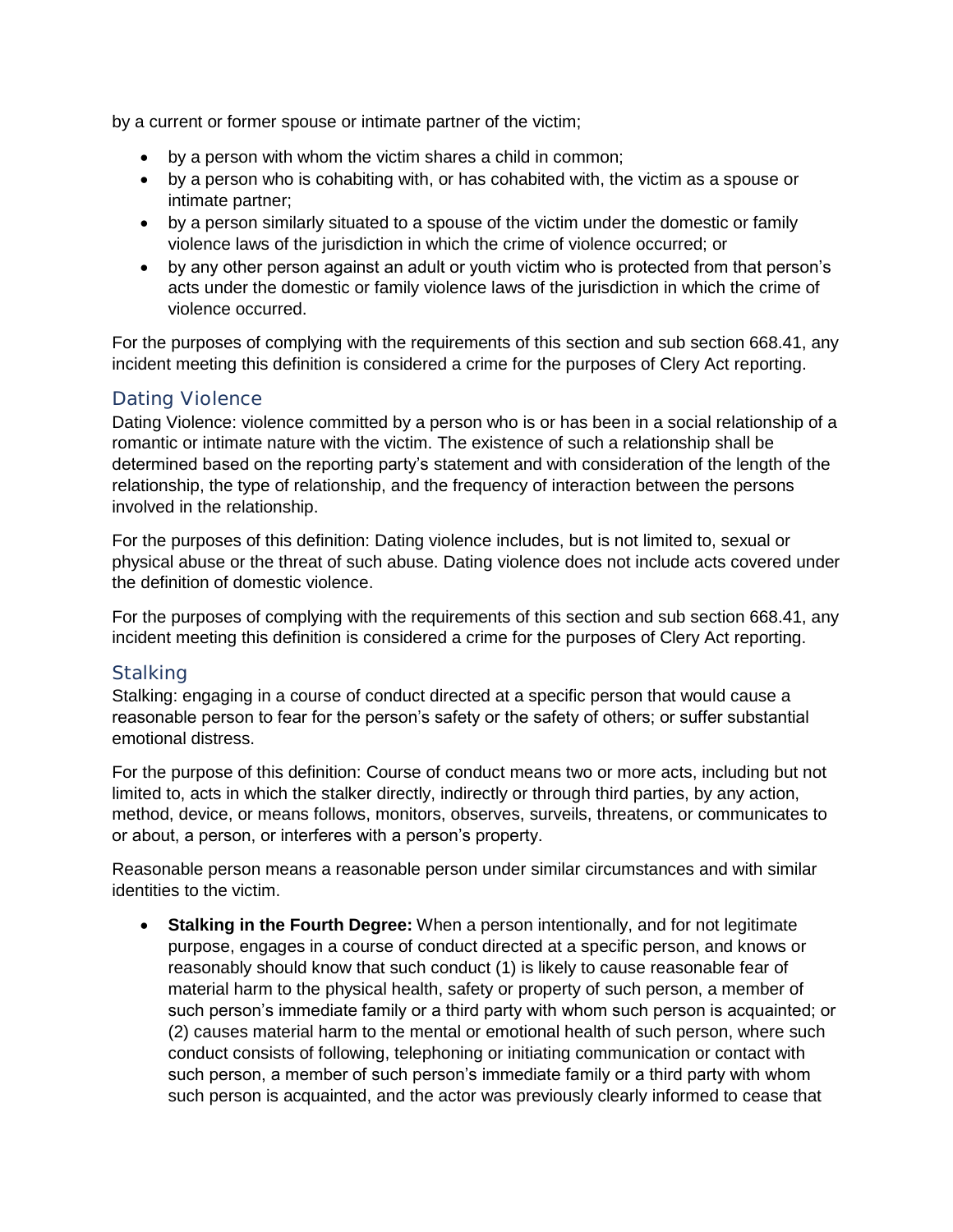conduct; or (3) is likely to cause such person to reasonably fear that his or her employment, business or career is threatened, where such conduct consists of appearing, telephoning or initiating communication or contact at such person's place of employment or business, and the actor was previously clearly informed to cease that conduct.

- **Stalking in the Third Degree:** When a person (1) Commits the crime of stalking in the fourth degree against any person in three or more separate transactions, for which the actor has not been previously convicted; or (2) commits the crime of stalking in the fourth degree against any person, and has previously been convicted, within the preceding ten years of a specified predicate crime and the victim of such specified predicate crime is the victim, or an immediate family member of the victim, of the present offense; or (3) with an intent to harass, annoy or alarm a specific person, intentionally engages in a course of conduct directed at such person which is likely to cause such person to reasonably fear physical injury or serious physical injury, the commission of a sex offense against, or the kidnapping, unlawful imprisonment or death of such person or a member of such person's immediate family; or (4) commits the crime or stalking in the fourth degree and has previously been convicted within the preceding ten years of stalking in the fourth degree.
- **Stalking in the Second Degree:** When a person: (1) Commits the crime of stalking in the third degree and in the course of and furtherance of the commission of such offense: (a) displays, or possesses and threatens the use of, a firearm, pistol, revolver, rifle, sword, billy, blackjack, bludgeon, plastic knuckles, metal knuckles, chuka stick, sand bag, sandclub, slingshot, slungshot, shirken, "Kung Fu Star," dagger, dangerous knife, dirk, razor, stiletto, imitation pistol, dangerous instrument, deadly instrument or deadly weapons; or (b) displays what appears to be a pistol, revolver, rifle, shotgun, machine gun or other firearm; or (2) commits the crime of stalking in the third against any person, and has previously been convicted, within the preceding five years, of a specified predicate crime, and the victim of such specified predicate crime is the victim, or an immediate family member of the victim, of the present offense; or (3) commits the crime of stalking in the fourth degree and has previously been convicted of stalking in the third degree; or (4) being 21 years of age or older, repeatedly follows a person under the age of fourteen or engages in a course of conduct or repeatedly commits acts over a period of time intentionally placing or attempting to place such person who is under the age of fourteen in reasonable fear of physical injury, serious physical injury or death; or (5) commits the crime of stalking in the third degree, against ten or more persons, in ten or more separate transactions, for which the actor has not been previously convicted.
- **Stalking in the First Degree:** When a person commits the crime of stalking in the third degree or stalking in the second degree and, in the course and furtherance thereof, he or she intentionally or recklessly causes physical injury to the victim of such crime.

Substantial emotional distress means significant mental suffering or anguish that may, but does not necessarily, require medical or other professional treatment or counseling.

For the purposes of complying with the requirements of this section and sub section 668.41, any incident meeting this definition is considered a crime for the purposes of Clery Act reporting.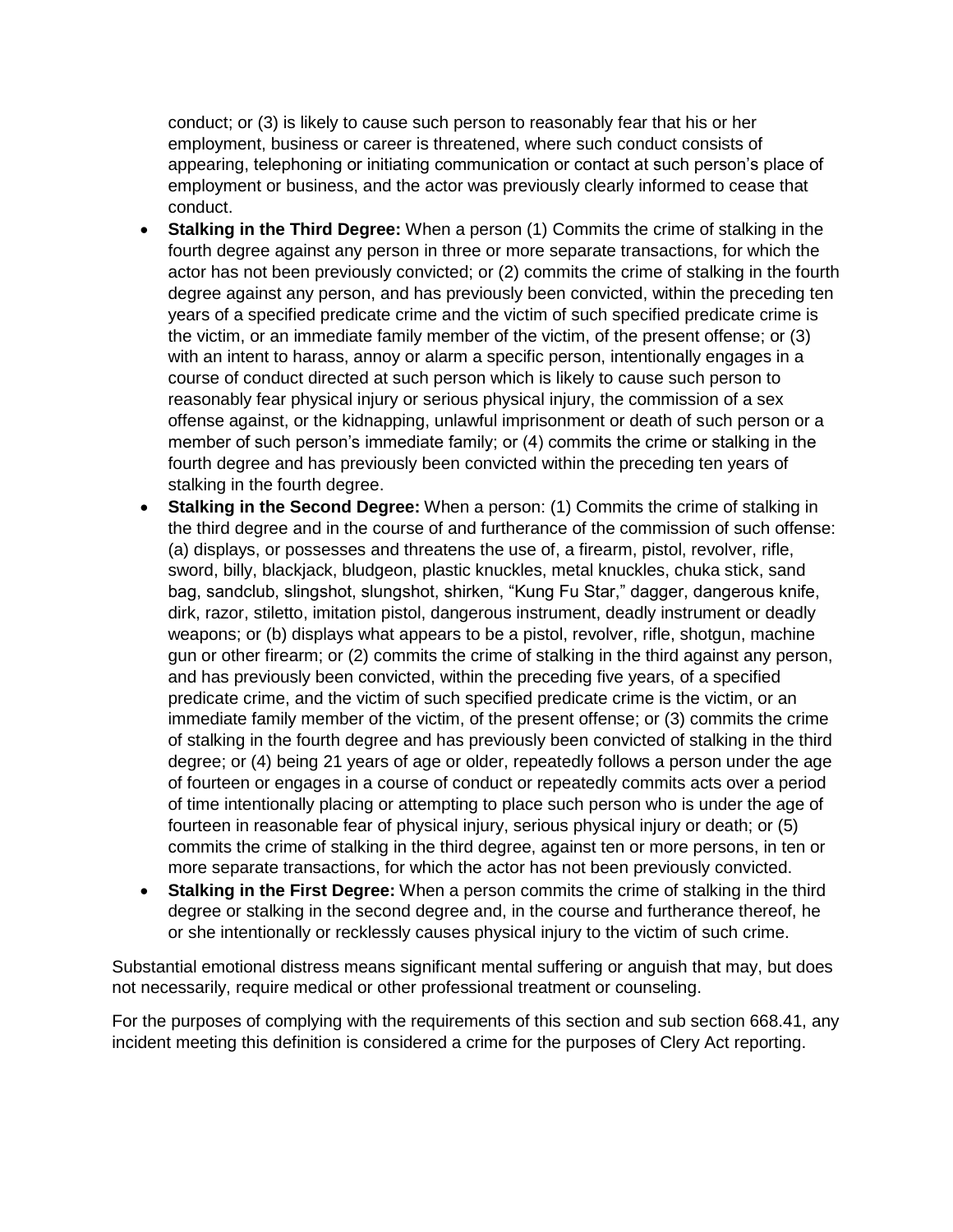### Sexual Assault

New York State does not specifically define sexual assault. However, according to the Federal Regulations, sexual assault includes offenses that meet the definitions of rape, fondling, incest, or statutory rape as used in the FBI's UCR program.

### Rape

Rape: The penetration, no matter how slight, of the vagina or anus with any body part or object, or oral penetration by a sex organ of another person, without the consent of the victim

- **Rape in the Third Degree:** When a person (1) engages in sexual intercourse with another person who is incapable of consent by reason of some factor other than being less than 17 years old; (2) Being 21 years old or more, engages in sexual intercourse with another person less than 17 years old; or (3) engages in sexual intercourse with another person without such person's consent where such lack of consent is by reason of some factor other than incapacity to consent.
- **Rape in the Second Degree:** When a person (1) being 18 years old or more, engages in sexual intercourse with another person less than 15 years old; or (2) engages in sexual intercourse with another person who is incapable of consent by reason of being mentally disabled or mentally incapacitated. It is an affirmative defense to the crime of rape in the second degree the defendant was less than four years older than the victim at the time of the act.
- **Rape in the First Degree:** When a person engages in sexual intercourse with another person (1) by forcible compulsion; or (2) Who is incapable of consent by reason of being physically helpless; or (3) who is less than 11 years old; or (4) who is less than 13 years old and the actor is 18 years old or more.

#### Sex Offenses

Sex Offenses: Any sexual act directed against another person, without the consent of the victim, including instances where the victim is incapable of giving consent.

- A. Fondling: The touching of the private body parts of another person for the sexual gratification, without the consent of the victim, including instances where the victim is incapable of giving consent because of his/her age or because of his/her temporary or permanent mental incapacity.
- B. Incest: Sexual intercourse between persons who are related to each other within the degrees wherein marriage is prohibited by law.
- C. Statutory Rape: Sexual intercourse with a person who is under the statutory age of consent.

### Arson

Any willful or malicious burning or attempt to burn, with or without intent to defraud, a dwelling house, public building, motor vehicle or aircraft, personal property of another, etc.

### Criminal Homicide - Manslaughter by Negligence

The killing of another person through gross negligence.

Criminal Homicide - Murder and Nonnegligent Manslaughter

The willful (nonnegligent) killing of one human being by another.